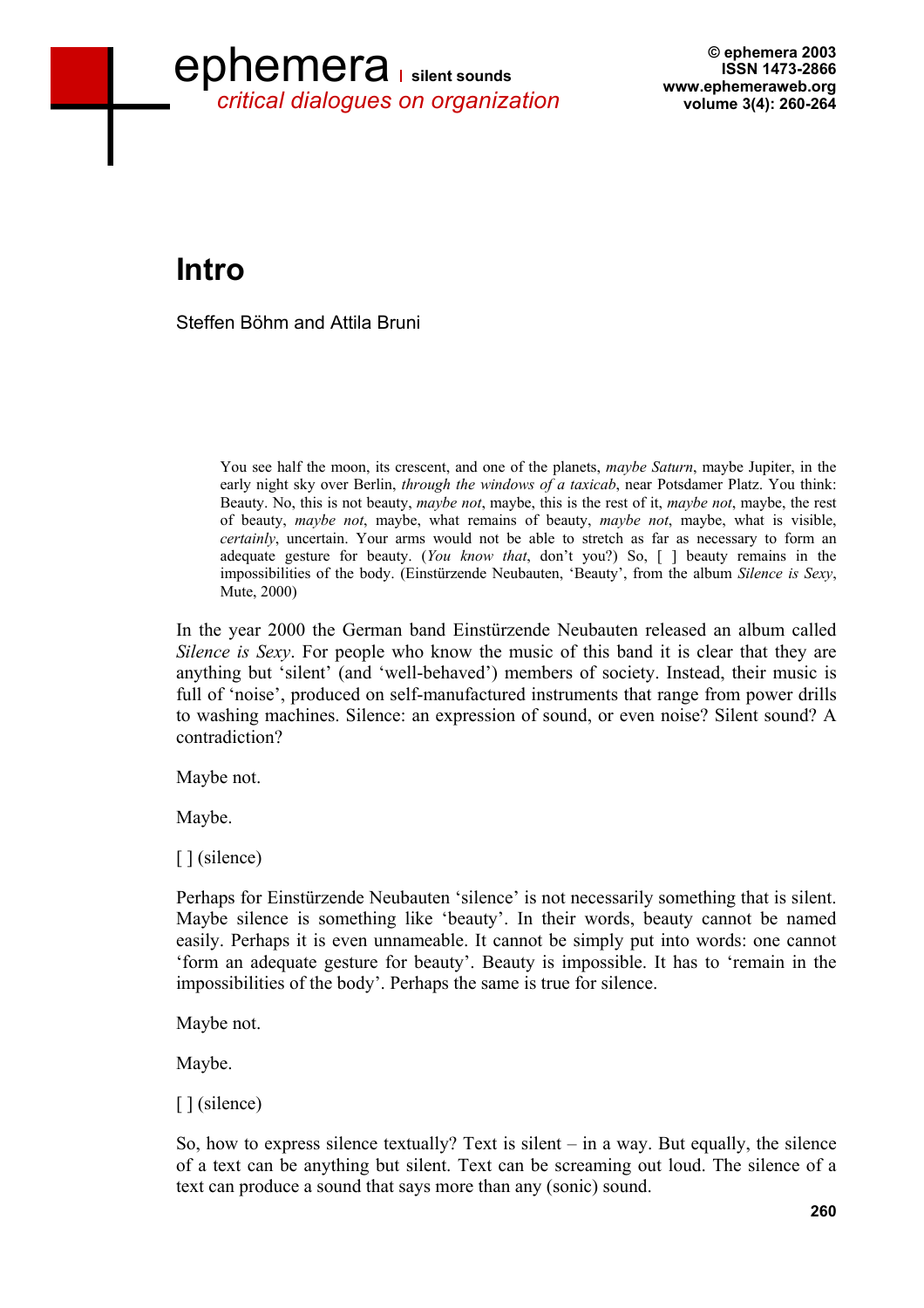When Einstürzende Neubauten write "So, [] beauty remains in the impossibilities of the body," what does '[ ]' stand for? Is it perhaps an expression, a symbol, for silence? '[ ]' as a symbol of the unsymbolisable? But how does Blixa Bargeld, the lead singer of the band, express this textual symbol, '[ ]', with his voice? How to perform '[ ]'? How to express silence through sound? Sound: an expression of silence? The sound of silence? Another contradiction?

Maybe not.

Maybe.

 $\Box$ 

#### **Awkward Silences**

[ ]

[ ] (awkward silence)

Silence can produce awkward situations: Like, when nobody says anything. Or, someone 'plays' a piece of 'music', such as John Cage's *4'33"*, yet nothing can be heard – supposedly. (Has the Emperor got new clothes on; or is he perhaps completely naked?) What might also be somewhat awkward is when we, as editors of this (special) issue of *ephemera* on sound and silence, are not entirely sure what exactly we are on about.

[ ] (very awkward silence)

 $\frac{1}{2}$ 

We are quite happy to admit that when we talk about sound and silence we are not entirely sure what it *is* we are actually talking *about*. This comes, perhaps, as a bit of a revelation, especially in a trade that constantly demands and promises concreteness, exactness and specificity. And are there not many good examples of how sound and silence can be and has been 'defined'? Can we not simply adopt one of these 'definitions' of sound and silence?

Take the recent special issue of the *Journal of Management Studies*,<sup>1</sup> which was dedicated to 'the dynamics of voice and silence in organizations'. As the editors state in their introduction, the special issue focuses "on the question of when and how people in organizational settings will *choose* voice and how and when they will *choose* silence."2 Here sound and silence assume the roles of fairly discrete behaviours that one can consciously choose. For example, in the first article of that special issue readers will find an analysis of three types of silences and their parallel types of voices as well as various matrixes showing the consequences of the intersections of different types of

<sup>1</sup> Morrison, E.W. & F.J. Milliken (2003) 'Speaking Up, Remaining Silent: The Dynamics of Voice and Silence in Organizations', *Journal of Management Studies*, 40(6).

<sup>2 &#</sup>x27;Speaking Up, Remaining Silent', 1353, emphases added.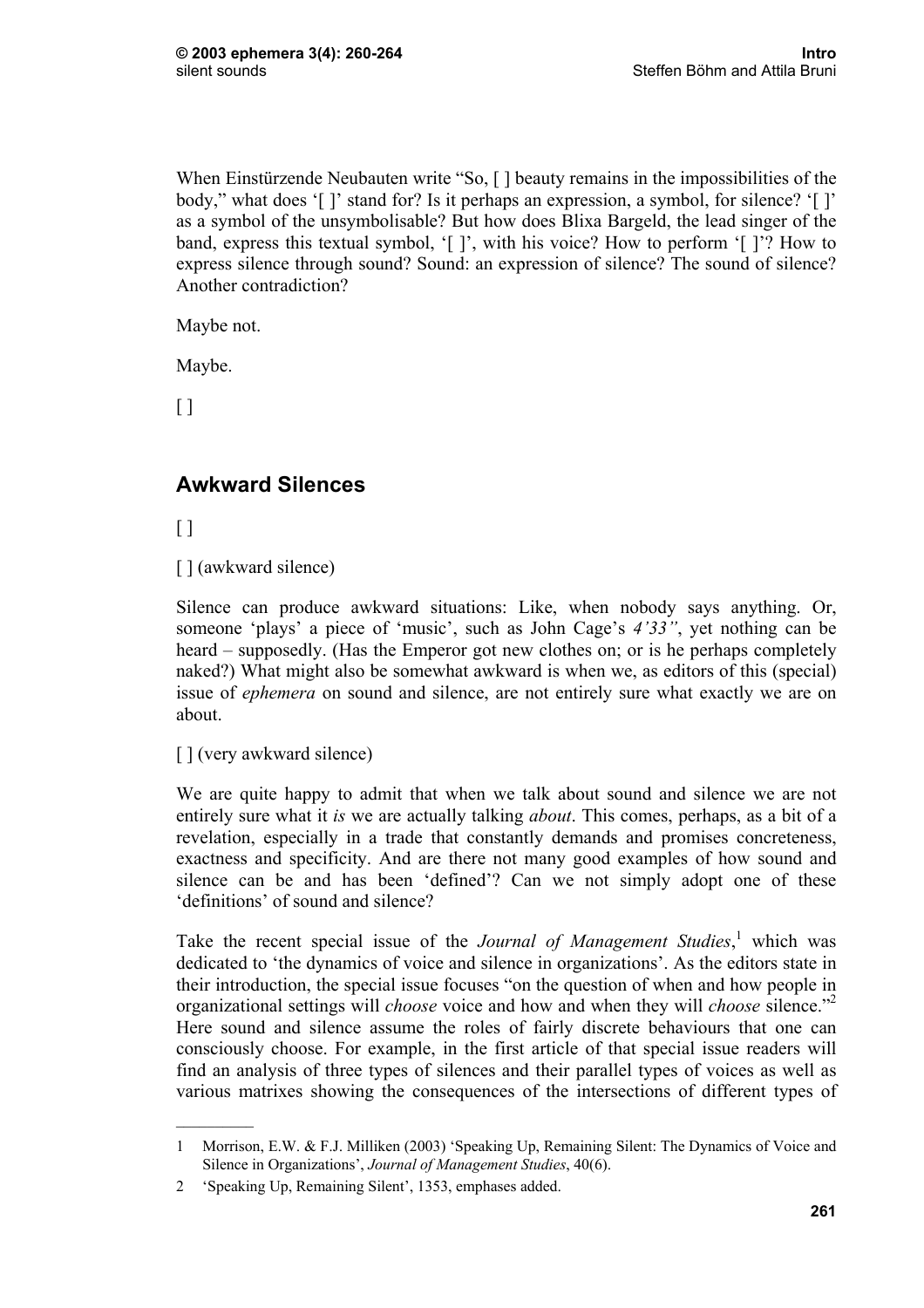voices and silence. Drawing on the idea of a 'spiral of silence', the second article makes propositions such as: "The more the climate of opinion within a workgroup is perceived as supportive of different sexual orientations, the less likely [gay and lesbian] individuals are to be silent about their sexual orientation as part of their personal identity."<sup>3</sup> Or, in one of the last articles, readers will discover that employees often do not voice their concerns to supervisors because they fear being labelled as troublemakers<sup>4</sup>

### **'Giving Voice'**

It seems that one of the ideas behind the *JMS* special issue is that silence is seen to be a (managerial) problem that needs to be overcome to facilitate change, innovation and development. An employee who is silent about certain issues is seen as somebody who does not fully contribute to the potentials of an organisation. Hence, the task of organisational leaders is to create an environment in which silence can be overcome and everybody can voice their individual concerns – and the task of the intellectual, it seems, is to help to 'give voice' to those people who remain silent.

'Giving voice' to forgotten, marginalised and silenced (groups of) people and constituencies of society can be, of course, an important political and ethical task. But, as some feminist and postcolonial theories have been highlighting for some time, is it not equally important to put the politics of 'giving voice' into question?

What about the politics of Freudian psychoanalysis, for example, which, one could perhaps argue, aims to uncover the hidden, unconscious, repressed truth of an individual? The task of the Freudian analyst, it seems, is to 'give voice' to the hidden sounds that have been silenced by the various repressions and traumas experienced by 'the subject'. But whose voice is being heard here? The subject's? The unconscious'? The analyst's? How do 'we' know that the other – such as 'the Iraqi people' – 'wants' to be heard? How do 'we' make sure that it is not 'us' who construct the 'subject' – such as 'Oriental people' – as a (colonial) object that 'we' lend 'our' voice to? How can one voice anything in the name of (essentialist notions of) 'us' or 'the other' and how does this 'voicing' silence, perhaps, other 'others'?

### **Interrupting Silence**

One alternative to the strategy of 'giving voice' could be to simply remain silent. In the case of psychoanalysis, Lacan, for example, thought that to remain silent, to refuse to give the master-signifier (the dominant voice of 'the subject') what it wants, is one

<sup>3</sup> Bowen, F. & K. Blackmon (2003) 'Spirals of Silence: The Dynamic Effects of Diversity on Organizational Voice', *Journal of Management Studies*, 40(6): 1403.

<sup>4</sup> Milliken, F.J., E.W. Morrison and P.F. Hewlin (2003) 'An Exploratory Study of Employee Silence: Issues that Employees Don't Communicate Upward and Why', *Journal of Management Studies*, 40(6): 1453-1476.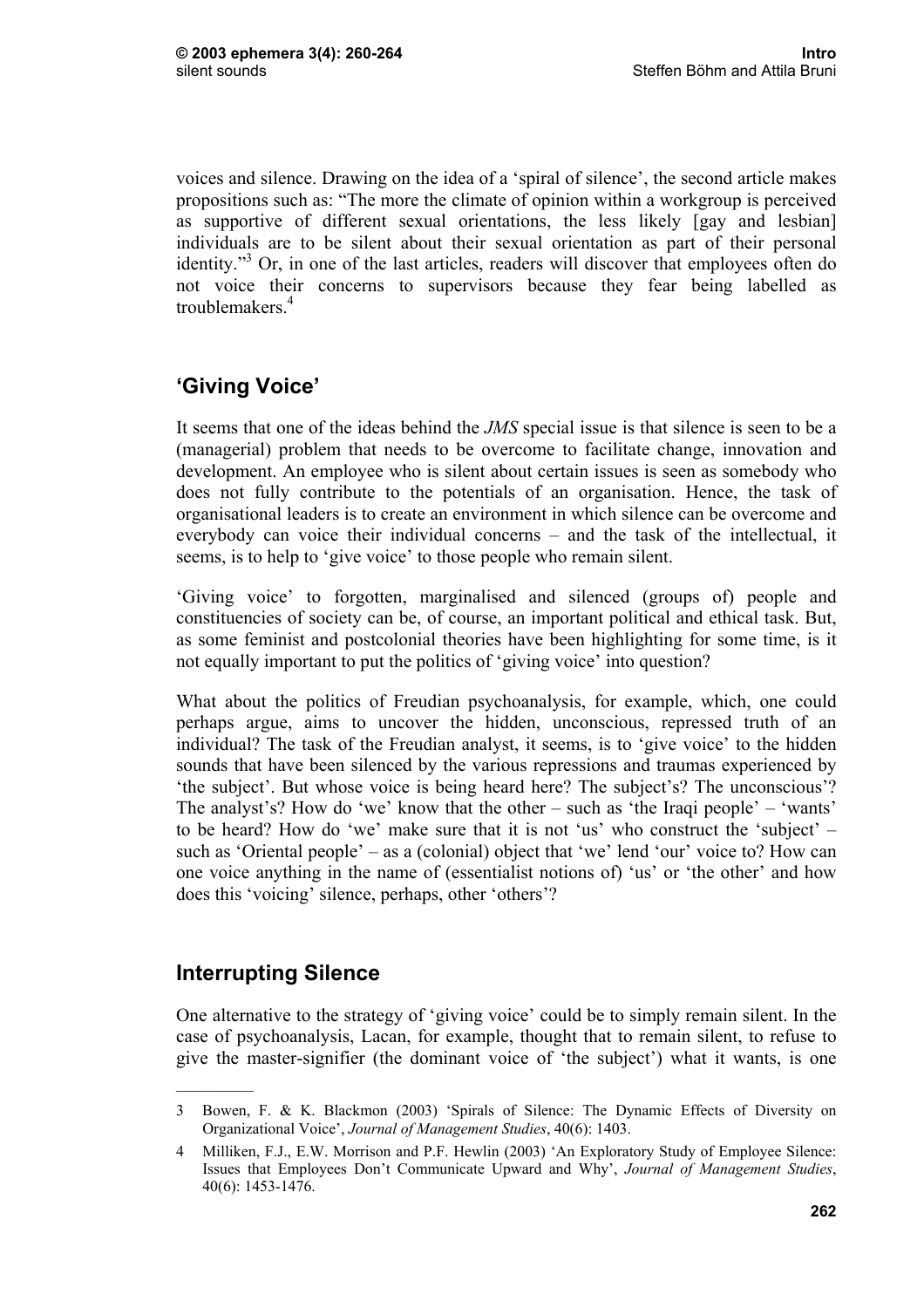strategy to interrupt and therefore question the reality of that very master-signifier. Remaining silent interrupts hegemonic voices and promises to give access to the Real: the silent, the unnameable, the unspeakable, the unconscious. But this is not only a listening to the voices and sounds of the silent Real; it is also a questioning of those forces that 'do the silencing'. That is, instead of uncovering the hidden and essentialist truth of the unconscious, one aims to expose that which renders something silent or unspeakable.

So, instead of 'giving voice' to someone, one remains silent and therefore fails to echo the voice of the master-signifier. The failure to hear its own echo potentially disrupts symbolic reality and exposes its lack. In this context, emancipation is maybe not an act of 'giving voice' to a marginal group of society, but an act of keeping silent, perhaps of being bored with the refrain of the social: Capital, War, Academia. Before anyone thinks that this is yet another 'postmodern' nihilism, it is important to point to the political possibilities of refusing to reproduce the language of the master. By refusing to reproduce the reality of the master-signifier, one opens possibilities of exposing the limits of the (hegemonic) other.

Maybe not.

Maybe.

#### **Sounds and Silences**

One might expect several things from an editorial introduction to a special issue: to be informed about its exact scope; to have the main concepts defined; and to be provided with a clear overview of the contributions. We are afraid that we have failed on all of these counts.

What we have tried to point to in this 'Intro' to 'silent sounds' is the (political and ethical) importance of not being too confident about the 'object' of our study here. 'Silence' and 'sound' are complex concepts that cannot be simply defined. One cannot 'find an adequate gesture' for them. We therefore see this issue as an exploration: a playful experiment that does not necessarily aim to give any precise answers, but first and foremost hopes to raise interesting questions.

This questioning began with the experience of the EGOS conference stream ('Silence is (not) Sexy: Organizing Sound and Silence'), which we organised together with Alessia Contu in Barcelona in the summer of 2002. At this conference a diverse but unique bunch of people gathered to discuss issues of sound and silence from a variety of perspectives: the sociology of work and organization, philosophy, psychoanalysis, music theory, cultural studies, to name but a few. But as conference organisers we also had the luck and pleasure to include a variety of artistic performances that engaged with the themes of sound and silence by using visual and sonic multimedia technologies. Overall one can say that this conference stream was a creative event that operated at the boundary between art, philosophy and science.